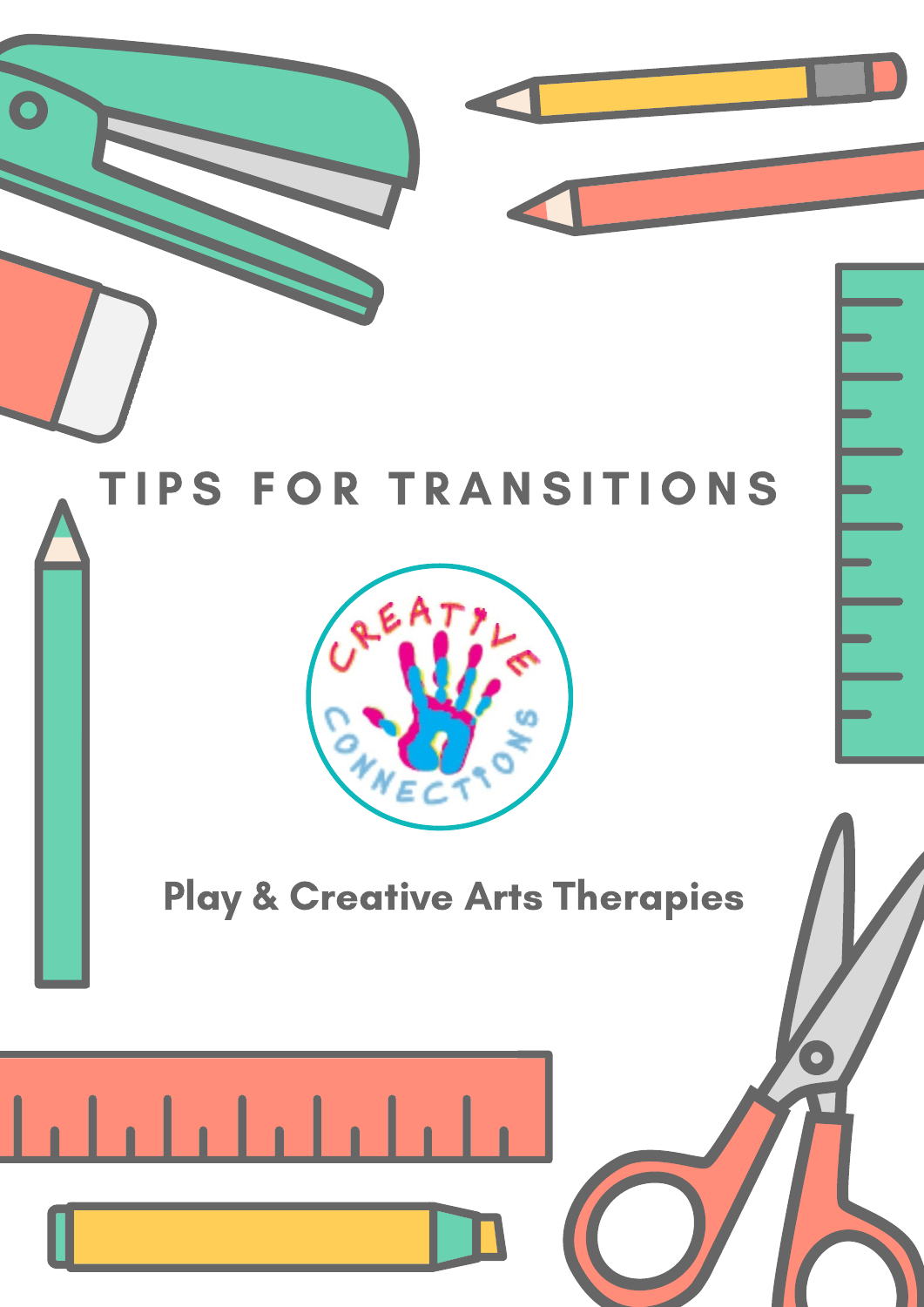## **Tips for transitions**

Before the start of the new term, meet with the attachment lead, the present and new teacher to talk about the child's needs in the classroom. Are there any social, emotional, physical aswell as sensory needs that need to be shared? Are there any specific triggers?

Are there any other professionals involved such as a social worker/ Play Therapist that is able to give the nursery/school a good overview of the child's needs and strategies to manage any anxieties.

Queues in the morning can provoke many feelings & throughout the day there are many movements around the school such as the dining room & playground. Are there other strategies that the school could put in place?

 $\blacksquare$  Talk to the school about putting a safe place in the classroom such as a small tent with a blanket and cushions situated in the corner of the classroom, so if the child feels overwhelmed they can go to there but still feel included.

Before the end of term, suggest more than one transition day, so the child is introduced to different times of the school day & they know little but important things like where their bag & coat peg is. They can see their classroom, their table and chair & familiarise themselves with the environment.

 $\sim$  On the countdown to the new term create a visu<mark>al b</mark>oard showing pictures of the school-classroom-child's seat- teacher(s). Make it colourful, bright & engaging. Each day go through the board.

Transitional object- It's not uncommon for the parent/carer to give the child something like a hanky sprayed with perfume/aftershave, small durable bracelet or a small treasure that can be kept in the child's pocket & when they feel unsafe they can touch it & think of their parent/carer. Make sure you speak with the school so they are aware of this strategy as they may think its a toy & remove it until the end of day, which may cause the child to become extremely overwhelmed.